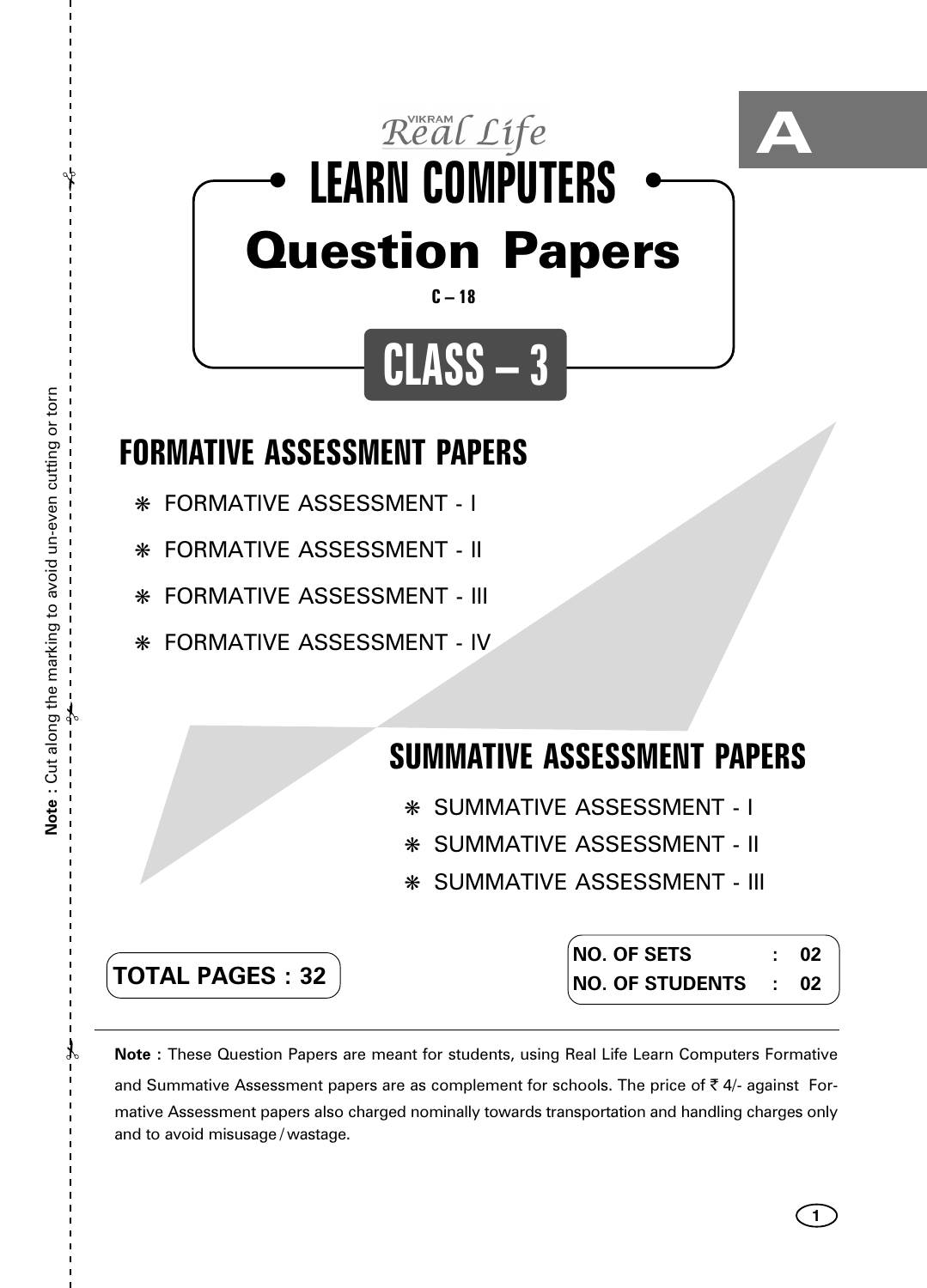|            | <b>LESSON PLAN</b><br>CLASS: 3 |                                  |  |  |  |  |  |  |  |  |
|------------|--------------------------------|----------------------------------|--|--|--|--|--|--|--|--|
|            |                                | <b>Real Life Learn Computers</b> |  |  |  |  |  |  |  |  |
|            | <b>Months</b>                  | <b>Chapters</b>                  |  |  |  |  |  |  |  |  |
| $FA - I$   | $June - July$                  | Chapter: 1                       |  |  |  |  |  |  |  |  |
| $FA - II$  | August                         | Chapter: 2                       |  |  |  |  |  |  |  |  |
| $SA - I$   | September                      | Chapters: 1 - 3                  |  |  |  |  |  |  |  |  |
| $FA - III$ | October - November             | Chapter: 4                       |  |  |  |  |  |  |  |  |
| $SA - II$  | December                       | Chapters: 1 - 5                  |  |  |  |  |  |  |  |  |
| $FA - IV$  | January - February             | Chapter: 6, 7                    |  |  |  |  |  |  |  |  |
|            | March                          | Revision                         |  |  |  |  |  |  |  |  |
| $SA - III$ | April                          | Chapters: 1 - 8                  |  |  |  |  |  |  |  |  |
|            |                                |                                  |  |  |  |  |  |  |  |  |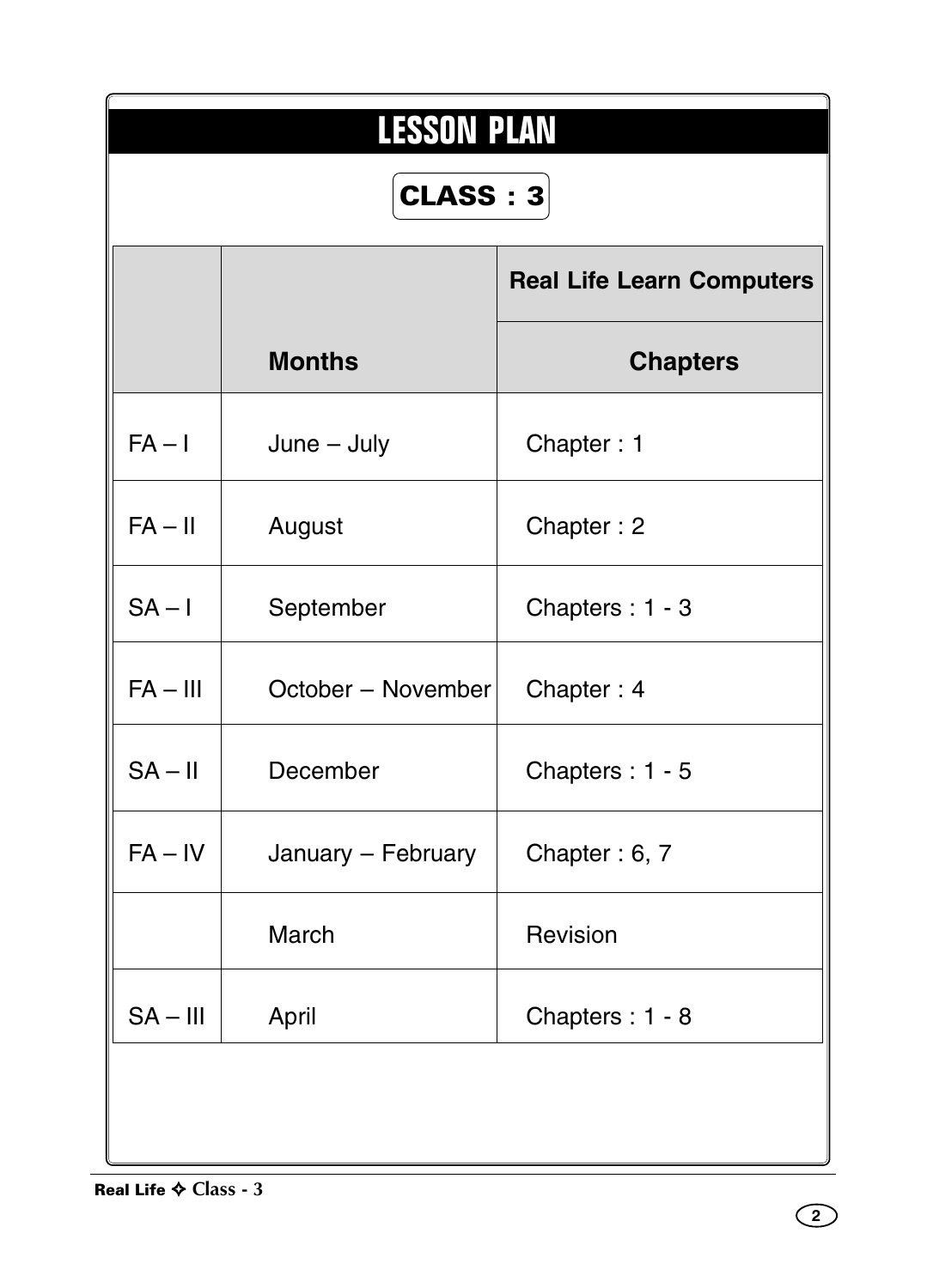| o⁄ի           |    | $C-18$<br><b>Real Life</b><br><b>Learn Computers</b><br><b>Textbook</b> | <b>FORMATIVE ASSESSMENT - I</b>                                                 |          | $Class - 3$   |                 |                        |                          |
|---------------|----|-------------------------------------------------------------------------|---------------------------------------------------------------------------------|----------|---------------|-----------------|------------------------|--------------------------|
|               |    | Syllabus:<br>(Chapter - 1)                                              | <b>REAL LIFE LEARN COMPUTERS</b>                                                |          |               |                 |                        | 25                       |
|               |    | (Pg. No.s: $5 - 7$ )                                                    | Time: 1 Hour                                                                    |          |               |                 | Max. Marks: 25         |                          |
|               |    | <b>Name:</b>                                                            |                                                                                 |          | <b>Class:</b> |                 | <b>Section:</b>        | <b>Roll No.</b>          |
|               |    |                                                                         | I. Answer the following questions.<br>1. What are the advantages of computers ? |          |               |                 |                        | $(5 \times 2 = 10)$      |
|               |    |                                                                         | 2. Write the basic parts of computers.                                          |          |               |                 |                        |                          |
|               |    |                                                                         | 3. Write the names of four types of computers.                                  |          |               |                 |                        |                          |
|               |    |                                                                         | 4. What are the uses of computer?                                               |          |               |                 |                        |                          |
|               |    |                                                                         | 5. Write about the parts of C.P.U.                                              |          |               |                 |                        |                          |
|               |    | II. Fill in the blanks:                                                 |                                                                                 |          |               |                 |                        | $(5 \times 1 = 5)$       |
|               |    |                                                                         |                                                                                 |          |               |                 |                        |                          |
|               |    |                                                                         |                                                                                 |          |               |                 |                        |                          |
|               | 3. |                                                                         |                                                                                 |          |               |                 |                        |                          |
|               |    |                                                                         | 4. The computer has  advantages.                                                |          |               |                 |                        |                          |
|               | 5. |                                                                         |                                                                                 |          |               |                 |                        |                          |
|               |    | III. Match the following.                                               |                                                                                 |          |               |                 |                        | $(5 \times 1 = 5)$       |
|               |    | 1. Input Unit                                                           |                                                                                 | $\Gamma$ |               | A)              | Printer                |                          |
|               |    | 2. A.L.U.                                                               |                                                                                 |          |               | B)              | Controls the processes |                          |
|               |    | 3. Memory Unit                                                          |                                                                                 |          |               | $\mathcal{C}$ ) | Calculation            |                          |
|               |    | 4. Control Unit                                                         |                                                                                 |          |               | D)              | Stores the data        |                          |
|               |    | 5. Output Unit                                                          |                                                                                 | L        | 1             | E)              | Keyboard               |                          |
|               |    | IV. Fill the missing letters :                                          |                                                                                 |          |               |                 |                        | $(5 \times 1 = 5)$       |
|               | 1. | S<br>E                                                                  | D                                                                               |          |               |                 |                        |                          |
|               | 2. | ΥB<br>K                                                                 | AR                                                                              |          |               |                 |                        |                          |
|               | 3. | P<br>$\mathbb{R}$                                                       | TY <sub></sub><br>I <sub>V</sub><br>A                                           |          |               |                 |                        |                          |
|               |    |                                                                         | T Y                                                                             |          |               |                 |                        |                          |
|               | 4. | R S                                                                     |                                                                                 |          |               |                 |                        |                          |
|               | 5. | A                                                                       | C <sub>Y</sub><br>U R                                                           |          |               |                 |                        |                          |
|               |    |                                                                         |                                                                                 |          | *****         |                 |                        |                          |
|               |    | Real Life $\Leftrightarrow$ Class - 3                                   |                                                                                 |          | 1             |                 |                        | Learn Computers : FA - I |
| $\mathcal{A}$ |    |                                                                         |                                                                                 |          |               |                 |                        | 3.                       |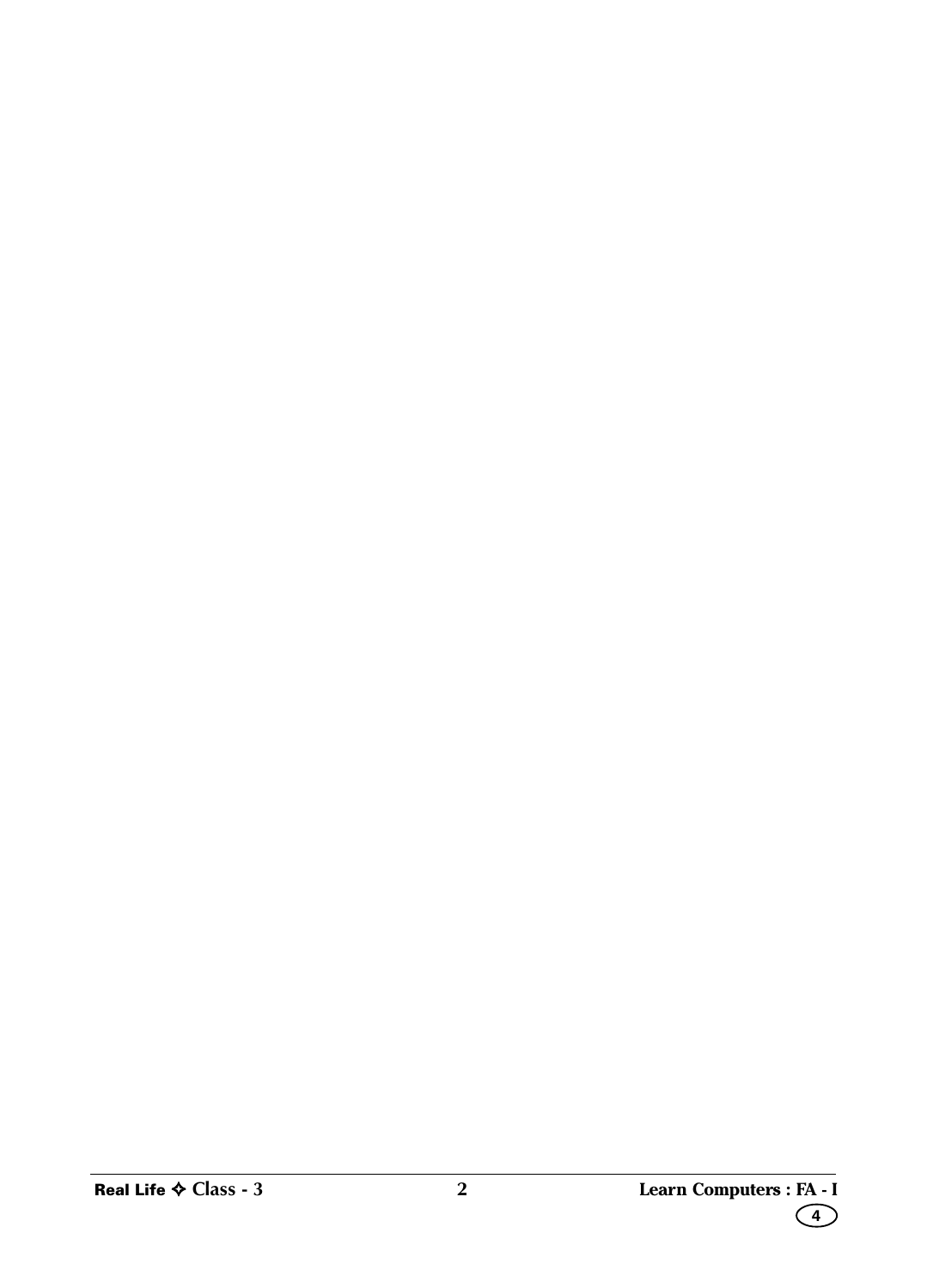| ďЬ | $C-18$<br><b>Real Life</b><br><b>Learn Computers</b><br><b>Textbook</b>   |              |          |              | $Class - 3$   | <b>FORMATIVE ASSESSMENT - II</b>                                                  |                                              |
|----|---------------------------------------------------------------------------|--------------|----------|--------------|---------------|-----------------------------------------------------------------------------------|----------------------------------------------|
|    | Syllabus:                                                                 |              |          |              |               | <b>REAL LIFE LEARN COMPUTERS</b>                                                  | 25                                           |
|    | (Chapter - 2)<br>(Pg. No.s: $8 - 10$ )                                    | Time: 1 Hour |          |              |               | Max. Marks: 25                                                                    |                                              |
|    | <b>Name:</b>                                                              |              |          |              | <b>Class:</b> | <b>Section:</b>                                                                   | <b>Roll No.</b>                              |
|    | I. Answer the following questions.                                        |              |          |              |               |                                                                                   | $(5 \times 2 = 10)$                          |
| 1. | How many types of operating systems are there?                            |              |          |              |               |                                                                                   |                                              |
|    | 2. What is a single user operating system?                                |              |          |              |               |                                                                                   |                                              |
|    | 3. How does an operating system helps the user?                           |              |          |              |               |                                                                                   |                                              |
|    | 4. What is a multi user operating system?                                 |              |          |              |               |                                                                                   |                                              |
|    |                                                                           |              |          |              |               | 5. Give examples of single user operating system and multi user operating system. |                                              |
|    | II. Fill in the blanks:<br>1.  is an interface between user and computer. |              |          |              |               |                                                                                   | $(5 \times 1 = 5)$                           |
|    |                                                                           |              |          |              |               | 2. An operating system helps user to read data from                               |                                              |
|    |                                                                           |              |          |              |               |                                                                                   |                                              |
|    | 3. There are  types of operating systems.                                 |              |          |              |               |                                                                                   |                                              |
|    |                                                                           |              |          |              |               |                                                                                   |                                              |
|    |                                                                           |              |          |              |               |                                                                                   |                                              |
|    | III. Match the following :                                                |              |          |              |               |                                                                                   | $(5 \times 1 = 5)$                           |
|    | 1. Single User                                                            |              | $\Gamma$ |              | A)            | allows one or more users                                                          |                                              |
|    | 2. Multi User                                                             |              |          |              | B)            | allows one user                                                                   |                                              |
|    | 3. Operating System                                                       |              | ſ        | 1            | $\mathcal{C}$ | documents                                                                         |                                              |
|    | 4. To write                                                               |              | L        |              | D)            | from files                                                                        |                                              |
|    | 5. To read data                                                           |              | ſ        | $\mathbf{I}$ | E)            | interface between user and computer                                               |                                              |
|    | IV. Fill the missing letters :                                            |              |          |              |               |                                                                                   | $(5 \times 1 = 5)$                           |
|    | 1. P O R M S                                                              |              |          |              |               |                                                                                   |                                              |
|    | 2. $W_N_O_S$                                                              |              |          |              |               |                                                                                   |                                              |
|    | 3. $D_C_M_M_N$                                                            |              |          |              |               |                                                                                   |                                              |
|    | 4. $H_R D_A$                                                              |              |          |              |               |                                                                                   |                                              |
|    | 5. $O$ $E$ $A$ $IN$                                                       |              |          |              |               |                                                                                   |                                              |
|    |                                                                           |              |          |              | *****         |                                                                                   |                                              |
|    | Real Life $\diamond$ Class - 3                                            |              |          |              | 1             |                                                                                   | Learn Computers : FA - II<br>$5\phantom{.0}$ |

 $\mathbf{I}$  $\mathsf{l}$  $\overline{\phantom{a}}$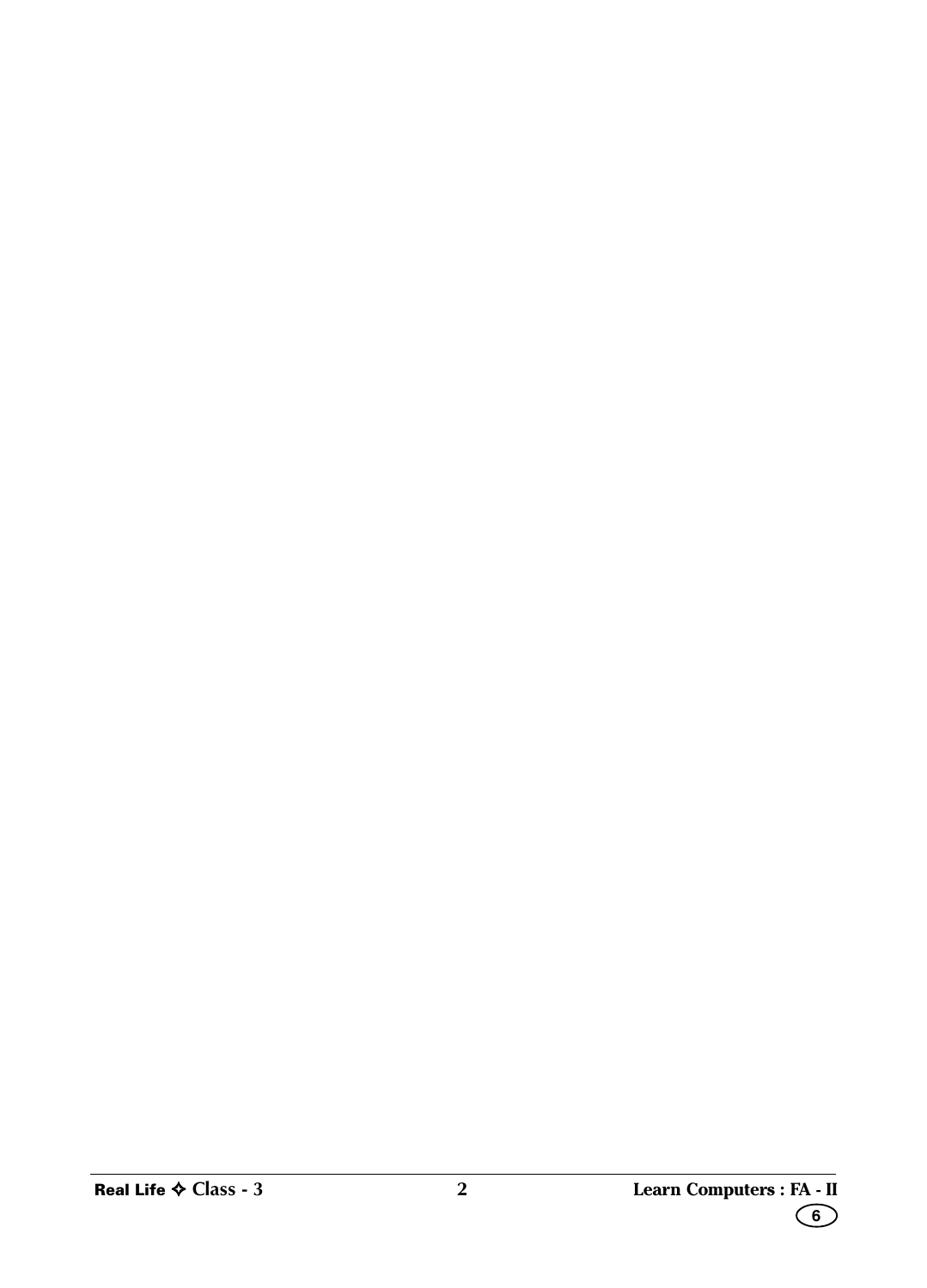|                   | $C-18$<br><b>Real Life</b><br><b>Learn Computers</b><br><b>Textbook</b> | <b>FORMATIVE ASSESSMENT - III</b>  |          | $Class - 3$   |    |                            |                            |
|-------------------|-------------------------------------------------------------------------|------------------------------------|----------|---------------|----|----------------------------|----------------------------|
|                   | Syllabus:<br>(Chapter - 4)                                              | <b>REAL LIFE LEARN COMPUTERS</b>   |          |               |    |                            | <b>25</b>                  |
|                   | $(Pg. No.s: 16 - 19)$                                                   | Time: 1 Hour                       |          |               |    | Max. Marks: 25             |                            |
| <b>Name:</b>      |                                                                         |                                    |          | <b>Class:</b> |    | <b>Section:</b>            | <b>Roll No.</b>            |
|                   |                                                                         | I. Answer the following questions. |          |               |    |                            | $(5 \times 2 = 10)$        |
| 1.                | What is a Desktop?                                                      |                                    |          |               |    |                            |                            |
|                   | 2. What is an Icon?                                                     | 3. Explain about My Documents.     |          |               |    |                            |                            |
|                   |                                                                         | 4. Explain about My Computer.      |          |               |    |                            |                            |
|                   | 5. What is Recycle Bin ?                                                |                                    |          |               |    |                            |                            |
|                   | II. Fill in the blanks:                                                 |                                    |          |               |    |                            | $(5 \times 1 = 5)$         |
| 1.                |                                                                         |                                    |          |               |    |                            |                            |
| 2.                |                                                                         |                                    |          |               |    |                            |                            |
| 3.                |                                                                         |                                    |          |               |    |                            |                            |
| 4.                |                                                                         |                                    |          |               |    |                            |                            |
| 5.                |                                                                         |                                    |          |               |    |                            |                            |
|                   |                                                                         | III. Match the following :         |          |               |    |                            | $(5 \times 1 = 5)$         |
|                   | 1. My Documents                                                         |                                    | $\Gamma$ | $\mathbf{I}$  | A) | Store deleted files.       |                            |
|                   | 2. Icons                                                                |                                    |          |               | B) | Store all the documents.   |                            |
|                   | 3. Desktop                                                              |                                    |          | $\mathbf{I}$  |    | C) Small graphical images. |                            |
|                   | 4. Recycle Bin                                                          |                                    |          |               | D) | Internet Explorer.         |                            |
|                   | 5. Standard Icon                                                        |                                    |          |               | E) | Icons present              |                            |
|                   |                                                                         | IV. Fill the missing letters :     |          |               |    |                            | $(5 \times 1 = 5)$         |
| 1.<br>D           | <b>SKT</b>                                                              | $\mathbf P$                        |          |               |    |                            |                            |
| 2.<br>$\mathbf F$ | L D                                                                     | $\mathbf R$                        |          |               |    |                            |                            |
| 3.<br>S T         | $\mathbf{R}$                                                            | G E                                |          |               |    |                            |                            |
|                   |                                                                         |                                    |          |               |    |                            |                            |
| 4. R<br>5. ST     | C Y<br>N                                                                | E B<br>N<br><b>RD</b>              |          |               |    |                            |                            |
|                   |                                                                         |                                    |          |               |    |                            |                            |
|                   |                                                                         |                                    |          | *****         |    |                            |                            |
|                   | Real Life $\Leftrightarrow$ Class - 3                                   |                                    |          | 1             |    |                            | Learn Computers : FA - III |
|                   |                                                                         |                                    |          |               |    |                            | $\overline{\mathbf{r}}$    |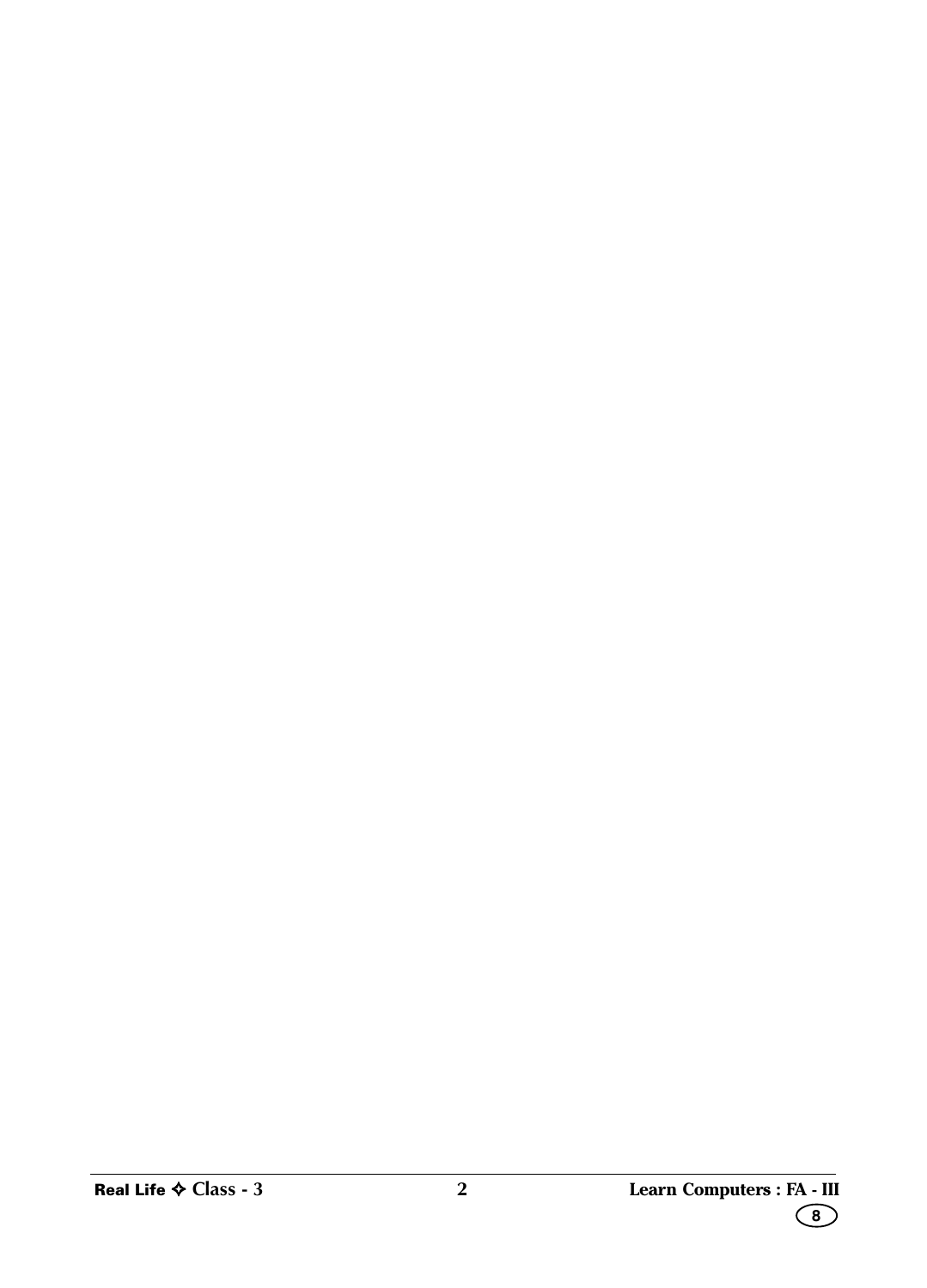| $C-18$<br><b>Real Life</b><br><b>Learn Computers</b><br><b>Textbook</b> | <b>FORMATIVE ASSESSMENT - IV</b>                    | $Class - 3$   |              |    |                 |                                  |
|-------------------------------------------------------------------------|-----------------------------------------------------|---------------|--------------|----|-----------------|----------------------------------|
| <b>Syllabus:</b><br>(Chapters $-6, 7$ )                                 | <b>REAL LIFE LEARN COMPUTERS</b><br>Time: 1 Hour    |               |              |    | Max. Marks: 25  | 25                               |
| (Pg. No.s: 25 - 34)<br><b>Name:</b>                                     |                                                     | <b>Class:</b> |              |    | <b>Section:</b> | <b>Roll No.</b>                  |
|                                                                         | I. Answer the following questions.                  |               |              |    |                 | $(5 \times 2 = 10)$              |
|                                                                         | 1. How can you open Notepad ?                       |               |              |    |                 |                                  |
| 2.                                                                      | Write any five options of edit menu?                |               |              |    |                 |                                  |
| 3.                                                                      | Which option is used to create a blank paint file ? |               |              |    |                 |                                  |
| 4.                                                                      | Which option is used to save a paint file ?         |               |              |    |                 |                                  |
|                                                                         | 5. How can we create a new file?                    |               |              |    |                 |                                  |
| Fill in the blanks:<br>П.                                               |                                                     |               |              |    |                 | $(5 \times 1 = 5)$               |
|                                                                         |                                                     |               |              |    |                 |                                  |
|                                                                         |                                                     |               |              |    |                 |                                  |
|                                                                         | 3.  displays the line number and column number.     |               |              |    |                 |                                  |
| 4.                                                                      |                                                     |               |              |    |                 |                                  |
| 5.                                                                      |                                                     |               |              |    |                 |                                  |
| III. Match the following :                                              |                                                     |               |              |    |                 | $(5 \times 1 = 5)$               |
| 1. Save                                                                 |                                                     | $\Gamma$      | $\mathbf{I}$ | A) |                 | to change font size and style    |
| 2. Print                                                                |                                                     |               |              | B) | to close a file |                                  |
| 3. Exit                                                                 |                                                     |               |              | C) | to print a file |                                  |
| 4. Font                                                                 |                                                     |               |              | D) | search a word   |                                  |
| 5. Find                                                                 |                                                     |               |              | E) | to save a file  |                                  |
| IV. Fill the missing letters :                                          |                                                     |               |              |    |                 | $(5 \times 1 = 5)$               |
| $R_{M}$<br>$\mathbf{F}$<br>1.                                           | T                                                   |               |              |    |                 |                                  |
| W<br>2.                                                                 |                                                     |               |              |    |                 |                                  |
| RDW<br>3.<br>W                                                          | $\mathbf P$                                         |               |              |    |                 |                                  |
| P L<br>4.<br>$\mathbf R$                                                | C E                                                 |               |              |    |                 |                                  |
| 5.<br>$\mathbb N$                                                       | P<br>D                                              |               |              |    |                 |                                  |
|                                                                         |                                                     |               | *****        |    |                 |                                  |
| Real Life $\diamond$ Class - 3                                          |                                                     | 1             |              |    |                 | <b>Learn Computers : FA - IV</b> |
|                                                                         |                                                     |               |              |    |                 |                                  |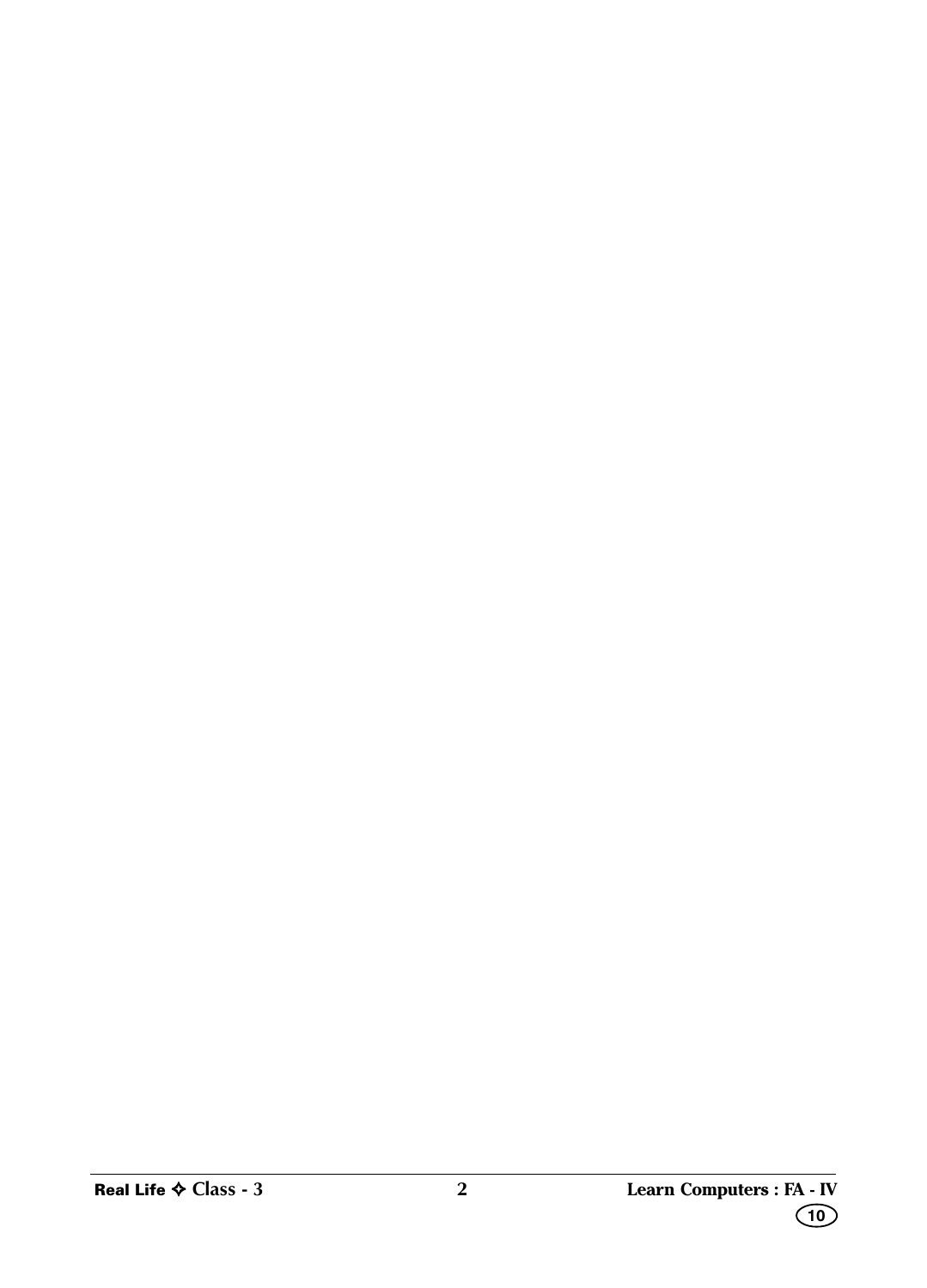| $\delta$ |    | $C-18$<br><b>Real Life</b><br><b>Learn Computers</b><br><b>Textbook</b> | <b>SUMMATIVE ASSESSMENT - I</b>                                    | Class - 3     |                 |                                               |
|----------|----|-------------------------------------------------------------------------|--------------------------------------------------------------------|---------------|-----------------|-----------------------------------------------|
|          |    | Syllabus:<br>$\overline{(1 - 3 \text{ Chapters})}$                      | <b>REAL LIFE LEARN COMPUTERS</b>                                   |               |                 | 50                                            |
|          |    | (Pg. No.s : 5 - 15)                                                     | Time: $2\frac{1}{2}$ Hours                                         |               | Max. Marks: 50  |                                               |
|          |    | <b>Name:</b>                                                            |                                                                    | <b>Class:</b> | <b>Section:</b> | <b>Roll No.</b>                               |
|          |    |                                                                         | I. Answer the following questions.                                 |               |                 | $(5 \times 3 = 15)$                           |
|          |    |                                                                         | 1. What are the advantages of computers ?                          |               |                 |                                               |
|          |    |                                                                         | 2. Give two examples of Primary Memory.                            |               |                 |                                               |
|          |    |                                                                         | 3. What are the uses of computer?                                  |               |                 |                                               |
|          |    |                                                                         | 4. How does an operating system helps the user?                    |               |                 |                                               |
|          | 5. |                                                                         | Into how many kinds does Primary memory divided and what are they? |               |                 |                                               |
|          |    |                                                                         | II. Answer the following questions.                                |               |                 | $(2 \times 5 = 10)$                           |
|          |    |                                                                         | 1. What are the uses of Operating Systems?                         |               |                 |                                               |
|          |    | 2. Explain about Hard disk.                                             |                                                                    |               |                 |                                               |
|          |    | III. Fill in the blanks.                                                |                                                                    |               |                 | $(5 \times 1 = 5)$                            |
|          |    |                                                                         |                                                                    |               |                 |                                               |
|          |    |                                                                         |                                                                    |               |                 |                                               |
|          |    |                                                                         | 3. RAM means                                                       |               |                 |                                               |
|          | 4. |                                                                         | The storage of data in ROM is                                      |               |                 |                                               |
|          |    |                                                                         |                                                                    |               |                 |                                               |
|          |    | IV. Write the missing letters.                                          |                                                                    |               |                 | $(5 \times 2 = 10)$                           |
|          |    | 1. $TEM_{--}R_RY$                                                       |                                                                    |               |                 |                                               |
|          |    | 2. $FL_{--}$ $P Y D_{--} K$                                             |                                                                    |               |                 |                                               |
|          |    | 3. $O$ $E$ $A$ $I$ $G$                                                  |                                                                    |               |                 |                                               |
|          |    | 4. $M$ <sub>_</sub> $INF$ <sub>_</sub> _ $ME$                           |                                                                    |               |                 |                                               |
|          |    | 5. $S_CO_A$ $A_Y$                                                       |                                                                    |               |                 |                                               |
|          |    | Real Life $\diamond$ Class - 3                                          |                                                                    | 1             |                 | Learn Computers : SA - I<br>$\left(11\right)$ |

 $\mathbf{I}$  $\overline{\phantom{a}}$  $\mathsf{l}$  $\overline{1}$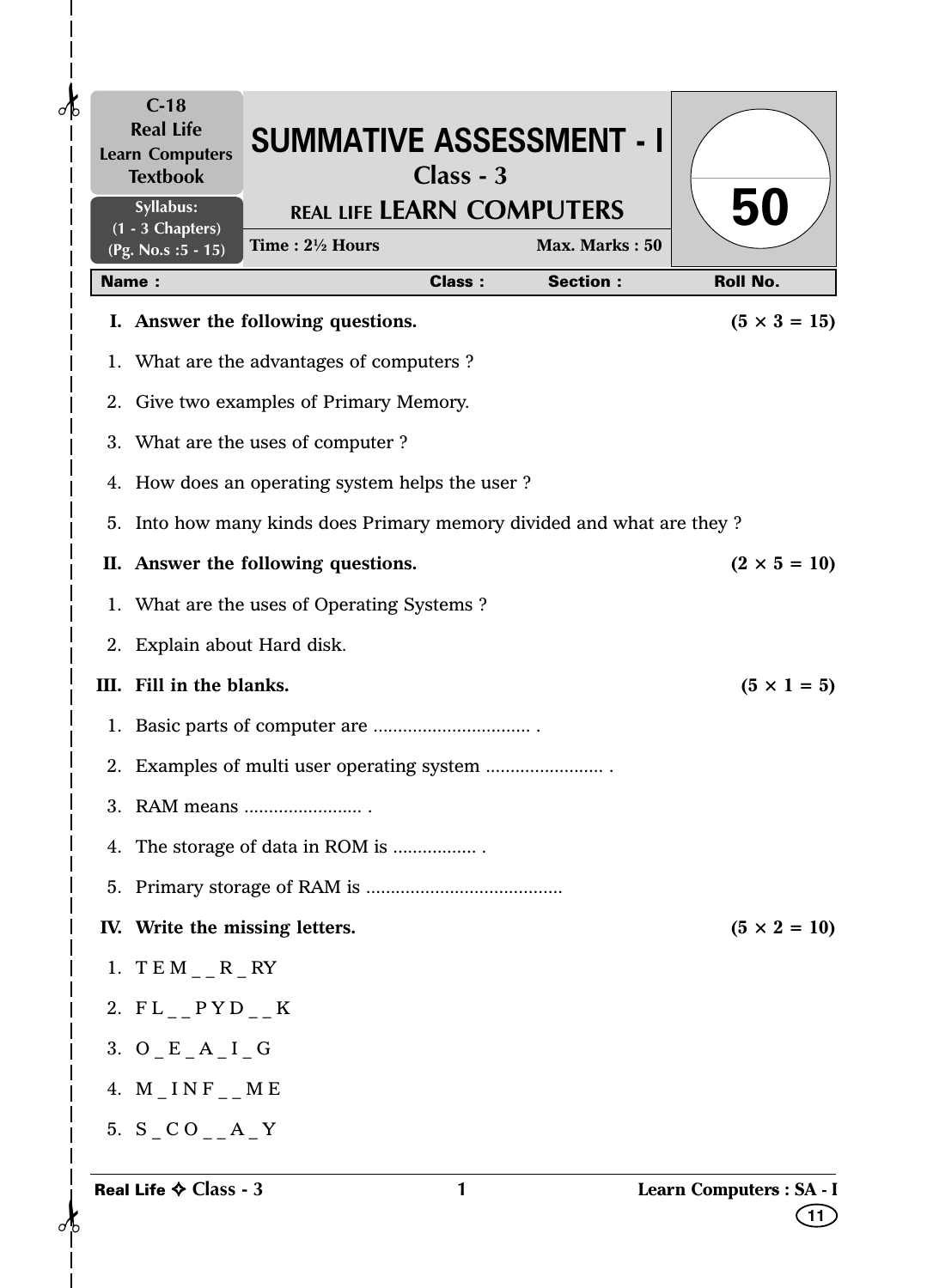|  | Α                                                        |           |              |               |                                                                                 |                          |
|--|----------------------------------------------------------|-----------|--------------|---------------|---------------------------------------------------------------------------------|--------------------------|
|  | 1. To store                                              | $\Gamma$  | $\mathbf{I}$ | A)            | magnetic disk                                                                   |                          |
|  | 2. To create                                             | L         |              | B)            | programs                                                                        |                          |
|  | 3. RAM                                                   | $\Gamma$  | $\mathbf{I}$ | $\mathcal{C}$ | disk files                                                                      |                          |
|  | 4. Floppy Disks                                          |           |              | D)            | primary memory                                                                  |                          |
|  | 5. Hard Disk                                             |           | 1            | E)            | cheaper and portable                                                            |                          |
|  | VI. Choose the correct answer.                           |           |              |               |                                                                                 | $(5 \times 1 = 5)$       |
|  | 1. Which is a secondary memory from the following?       |           |              |               |                                                                                 | $\overline{\phantom{a}}$ |
|  | A) Magnetic Tape B) Magnetic Disk C) Hard Disk           |           |              |               |                                                                                 | D) All of these          |
|  | 2. Which of the following is the advantage of computers? |           |              |               |                                                                                 |                          |
|  | A) Versatility                                           | B) Speed  |              |               | C) Storage                                                                      | D) All                   |
|  |                                                          |           |              |               | 3. Which is not a example of multi user operating system from the following ? [ | $\blacksquare$           |
|  | A) Windows                                               | B) Linux  |              |               | C) DOS                                                                          | D) None of these         |
|  | 4. Which unit performs logical operations ?              |           |              |               |                                                                                 | 1                        |
|  | A) C.U.                                                  | B) A.L.U. |              |               | $C)$ M.U.                                                                       | D) Mouse                 |
|  | 5. Memories can be divided upto  parts.                  |           |              |               |                                                                                 | I<br>1                   |
|  | A) Two                                                   | B) Three  |              |               | C) Four                                                                         | D) Five                  |

❖❖❖❖❖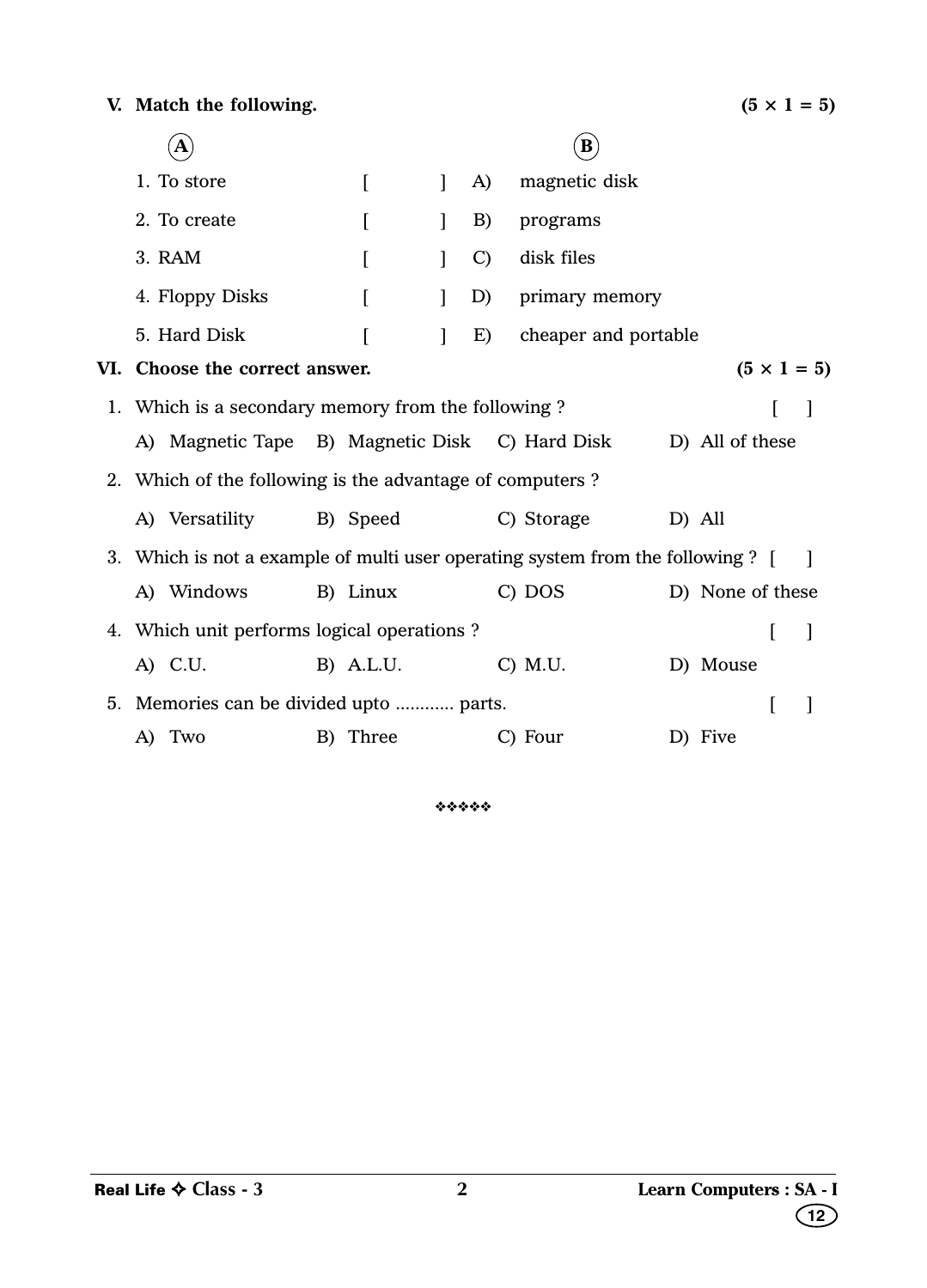|                | $C-18$<br><b>Textbook</b>              | Learn Computers SUMMATIVE ASSESSMENT - II        | $Class - 3$   |                                   |                                       |
|----------------|----------------------------------------|--------------------------------------------------|---------------|-----------------------------------|---------------------------------------|
|                | <b>Syllabus:</b><br>$(1 - 5$ Chapters) | <b>REAL LIFE LEARN COMPUTERS</b>                 |               |                                   | <b>50</b>                             |
|                | (Pg. No.s: 5 - 24)<br><b>Name:</b>     | Time: 21/2 Hours                                 | <b>Class:</b> | Max. Marks: 50<br><b>Section:</b> | <b>Roll No.</b>                       |
|                |                                        | I. Answer the following questions.               |               |                                   | $(5 \times 3 = 15)$                   |
|                |                                        | 1. Write the names of stroage devices.           |               |                                   |                                       |
|                |                                        | 2. What is a single user operating system?       |               |                                   |                                       |
|                |                                        | 3. What are the uses of computer?                |               |                                   |                                       |
| 4.             |                                        | Into how many kinds does primary memory divided? |               |                                   |                                       |
|                |                                        | 5. How much data can a CD store in it?           |               |                                   |                                       |
|                |                                        | II. Answer the following questions.              |               |                                   | $(2 \times 5 = 10)$                   |
|                |                                        | 1. Explain about My Computer.                    |               |                                   |                                       |
|                |                                        | 2. What are the uses of Floppies?                |               |                                   |                                       |
|                | III. Fill in the blanks.               |                                                  |               |                                   | $(5 \times 1 = 5)$                    |
|                |                                        |                                                  |               |                                   |                                       |
| 2.             |                                        |                                                  |               |                                   |                                       |
|                |                                        | 3.  is an interface between user and computer.   |               |                                   |                                       |
|                | 4. RAM means                           |                                                  |               |                                   |                                       |
| 5 <sub>1</sub> |                                        |                                                  |               |                                   |                                       |
|                | IV. Write the missing letters.         |                                                  |               |                                   | $(5 \times 2 = 10)$                   |
|                | 1. $F_LD_R$                            |                                                  |               |                                   |                                       |
|                | 2. M GAB T S                           |                                                  |               |                                   |                                       |
|                | 3. $G_GAB_TE$                          |                                                  |               |                                   |                                       |
|                | 4. $D$ $SKT$ $P$                       |                                                  |               |                                   |                                       |
|                | 5. $M$ $\_$ I N F $\_$ $\_$ M E        |                                                  |               |                                   |                                       |
|                | Real Life $\Leftrightarrow$ Class - 3  |                                                  | 1             |                                   | <b>Learn Computers : SA - I</b><br>13 |

 $\frac{1}{2}$ 

 $\mathbf{I}$  $\overline{\phantom{a}}$  $\overline{\phantom{a}}$  $\mathsf{l}$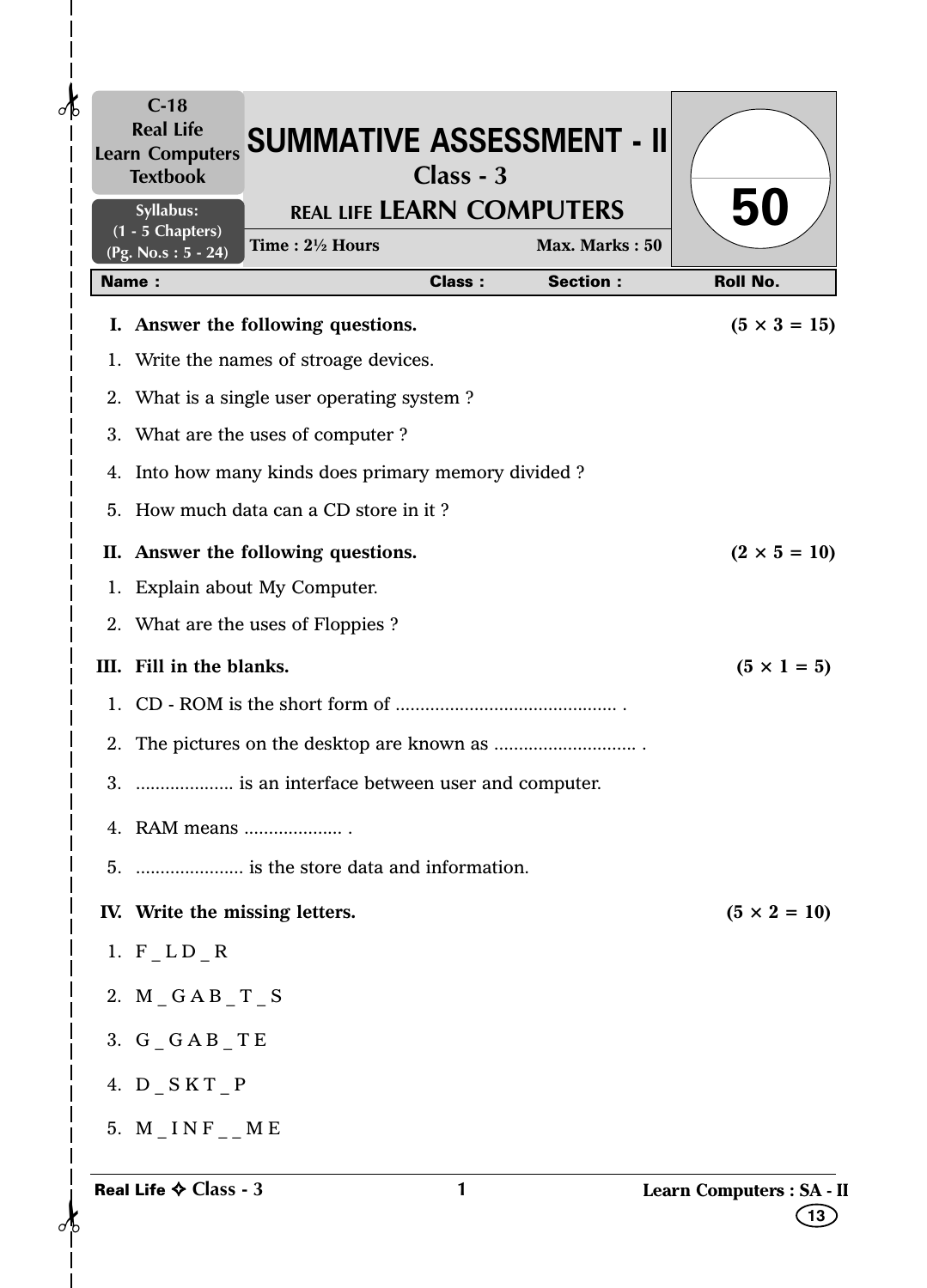|  | A                                              |                  |              |               | B                              |                 |   |                    |
|--|------------------------------------------------|------------------|--------------|---------------|--------------------------------|-----------------|---|--------------------|
|  | 1.700 Megabytes                                | $\left[ \right]$ | $\mathbf{I}$ | A)            | Controls the processes         |                 |   |                    |
|  | 2. Control unit                                | [                |              | B)            | CD - ROM                       |                 |   |                    |
|  | 3. To create                                   |                  |              | $\mathcal{C}$ | 1024 megabytes                 |                 |   |                    |
|  | 4. 5.25 inch                                   | ſ                |              | D)            | Disk files                     |                 |   |                    |
|  | 5. 1 Gigabyte                                  |                  |              | E)            | 1.2 megabytes                  |                 |   |                    |
|  | VI. Choose the correct answer.                 |                  |              |               |                                |                 |   | $(5 \times 1 = 5)$ |
|  |                                                |                  |              |               |                                |                 | L |                    |
|  | A) Hard disk                                   | B) Floppy disk   |              |               | C) Tracks                      | D) All          |   |                    |
|  | 2. Examples of single user operating system.   |                  |              |               |                                |                 | ſ | $\mathbf{I}$       |
|  | A) Windows                                     | B) Linux         |              |               | C) DOS                         | D) $A & B$      |   |                    |
|  |                                                |                  |              |               |                                |                 |   |                    |
|  | A) Programs B) Files                           |                  |              |               | C) Folders                     | D) All of these |   |                    |
|  | 4. The capacity of 3'.5" floppy is  megabytes. |                  |              |               |                                |                 | L | 1                  |
|  | A) 1.41                                        | B) 1.42          |              |               | C) 1.43                        | D) 1.44         |   |                    |
|  |                                                |                  |              |               |                                |                 |   |                    |
|  | A) Hard disk                                   |                  |              |               | B) Floppy disk C) Compact disk | D) All          |   |                    |

❖❖❖❖❖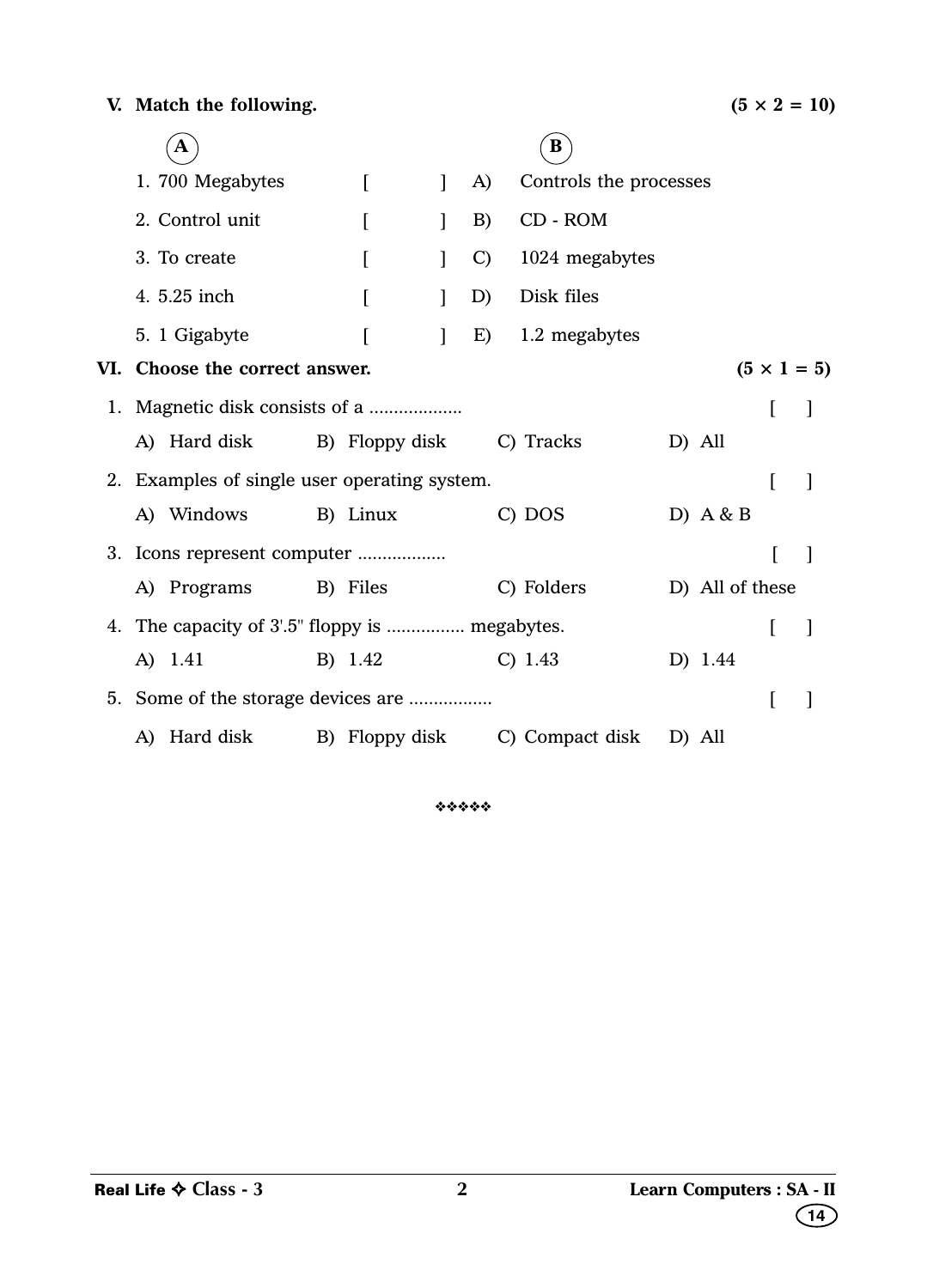|    | <b>Textbook</b>                                          | <b>REAL LIFE LEARN COMPUTERS</b>                  | $Class - 3$   |                 |                     |
|----|----------------------------------------------------------|---------------------------------------------------|---------------|-----------------|---------------------|
|    | Syllabus:<br>(Chapters $1 - 8$ )<br>$(Pg. No.s: 5 - 37)$ | Time: $2\frac{1}{2}$ Hours                        |               | Max. Marks: 50  | 50                  |
|    | <b>Name:</b>                                             |                                                   | <b>Class:</b> | <b>Section:</b> | <b>Roll No.</b>     |
|    |                                                          | I. Answer the following questions.                |               |                 | $(5 \times 3 = 15)$ |
| 1. |                                                          | Write the names of four types of computers.       |               |                 |                     |
|    |                                                          | 2. What is a multi user operating system?         |               |                 |                     |
| 3. |                                                          | Which option is used to close a paint file?       |               |                 |                     |
| 4. |                                                          | Which devices are called storage devices?         |               |                 |                     |
| 5. |                                                          | Write the steps involved in opening notepad file. |               |                 |                     |
|    |                                                          | II. Answer the following questions.               |               |                 | $(2 \times 5 = 10)$ |
| 1. | Explain RAM and ROM.                                     |                                                   |               |                 |                     |
| 2. |                                                          | Write any five options of edit menu.              |               |                 |                     |
|    | III. Fill in the blanks:                                 |                                                   |               |                 | $(5 \times 1 = 5)$  |
|    |                                                          |                                                   |               |                 |                     |
|    |                                                          |                                                   |               |                 |                     |
|    |                                                          |                                                   |               |                 |                     |
|    |                                                          | 4.  is used to search a word in Notepad.          |               |                 |                     |
|    |                                                          |                                                   |               |                 |                     |
|    | IV. Write the missing letters.                           |                                                   |               |                 | $(5 \times 2 = 10)$ |
|    | 1. $S_CO_A$ $A_Y$                                        |                                                   |               |                 |                     |
|    | 2. $A_$ UR $_C$ CY                                       |                                                   |               |                 |                     |
|    | 3. $G_GAB_TTE$                                           |                                                   |               |                 |                     |
|    | 4. $R$ $PL$ $C E$                                        |                                                   |               |                 |                     |
|    | 5. $M_N_T T_R$                                           |                                                   |               |                 |                     |

 $\frac{1}{1}$